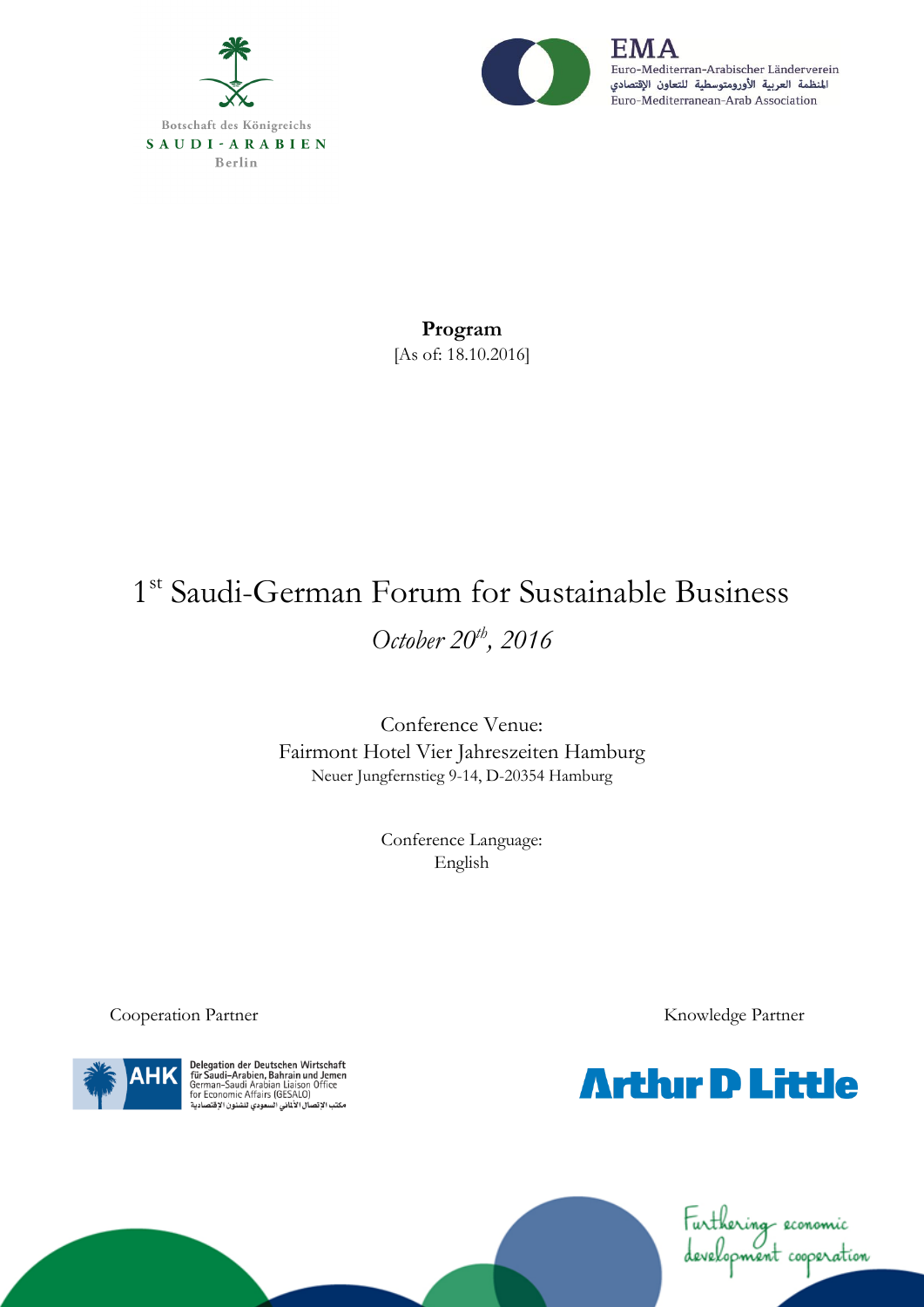



Program | October 20<sup>th</sup>, 2016

| $09:30 - 10:00$ | Registration at the Fairmont Hotel Hamburg                                                                                                                                       |
|-----------------|----------------------------------------------------------------------------------------------------------------------------------------------------------------------------------|
| $10:00 - 10:15$ | Opening and Words of Welcome                                                                                                                                                     |
|                 | H.E. Christian Wulff, President of the Euro-Mediterranean-Arab Association EMA, Former<br>President of the Federal Republic of Germany                                           |
|                 | H.E. Cornelia Prüfer-Storcks, Senator for Health and Consumer Protection of the Free and<br>Hanseatic City of Hamburg                                                            |
|                 | H.E. Dr. Awwad S. Alawwad, Ambassador of the Kingdom of Saudi-Arabia to the Federal<br>Republic of Germany                                                                       |
|                 | Keynote                                                                                                                                                                          |
| $10:15 - 10:30$ | Dr. Hayat Sindi                                                                                                                                                                  |
|                 | Member of the Majlis Ash-Shura (Consultative Assembly of Saudi Arabia)<br>Founder and CEO of i2institute                                                                         |
|                 | Panel I: The Kingdom's Strategies for a Sustainable Economy                                                                                                                      |
|                 | Speakers:<br>Lina Almaeena, Founder and CEO, Jeddah United Sports Company (JUSC)                                                                                                 |
|                 | Oliver Oehms, Delegate of the German Industry & Commerce for Saudi Arabia, Bahrain and<br>Yemen                                                                                  |
|                 | Dr. Jaap Kalkman, Managing Partner of the Energy & Utilities Practice at Arthur D.<br>Little, United Arab Emirates                                                               |
| $10:30 - 12:00$ | Sabine Domke, Unit North Africa, Near and Middle East, Federal Ministry for Economy                                                                                              |
|                 | and Energy (BMWi), Berlin                                                                                                                                                        |
|                 | Dr. Murad Daghles, Counsel, Allen & Overy LLP, Düsseldorf                                                                                                                        |
|                 | Chairperson: Dr. Harald Kindermann, Secretary General of the German Council on Foreign Relations<br>(DGAP), Former Ambassador of the Federal Republic of Germany to Saudi-Arabia |
|                 | Topics:                                                                                                                                                                          |
|                 | Status quo of German-Saudi relations<br>Diversification strategies: National Transformation Program 2020 and the Vision 2030                                                     |
|                 | The role of the private sector in times of transformation / PPP                                                                                                                  |
|                 | Promotion of SMEs; Women in the labor market<br>Market and investment opportunities, investment climate; Economic, political and legal framework                                 |
| $12:00 - 13:00$ | <b>B2B-Lunch</b>                                                                                                                                                                 |

Furthering economic<br>development cooperation